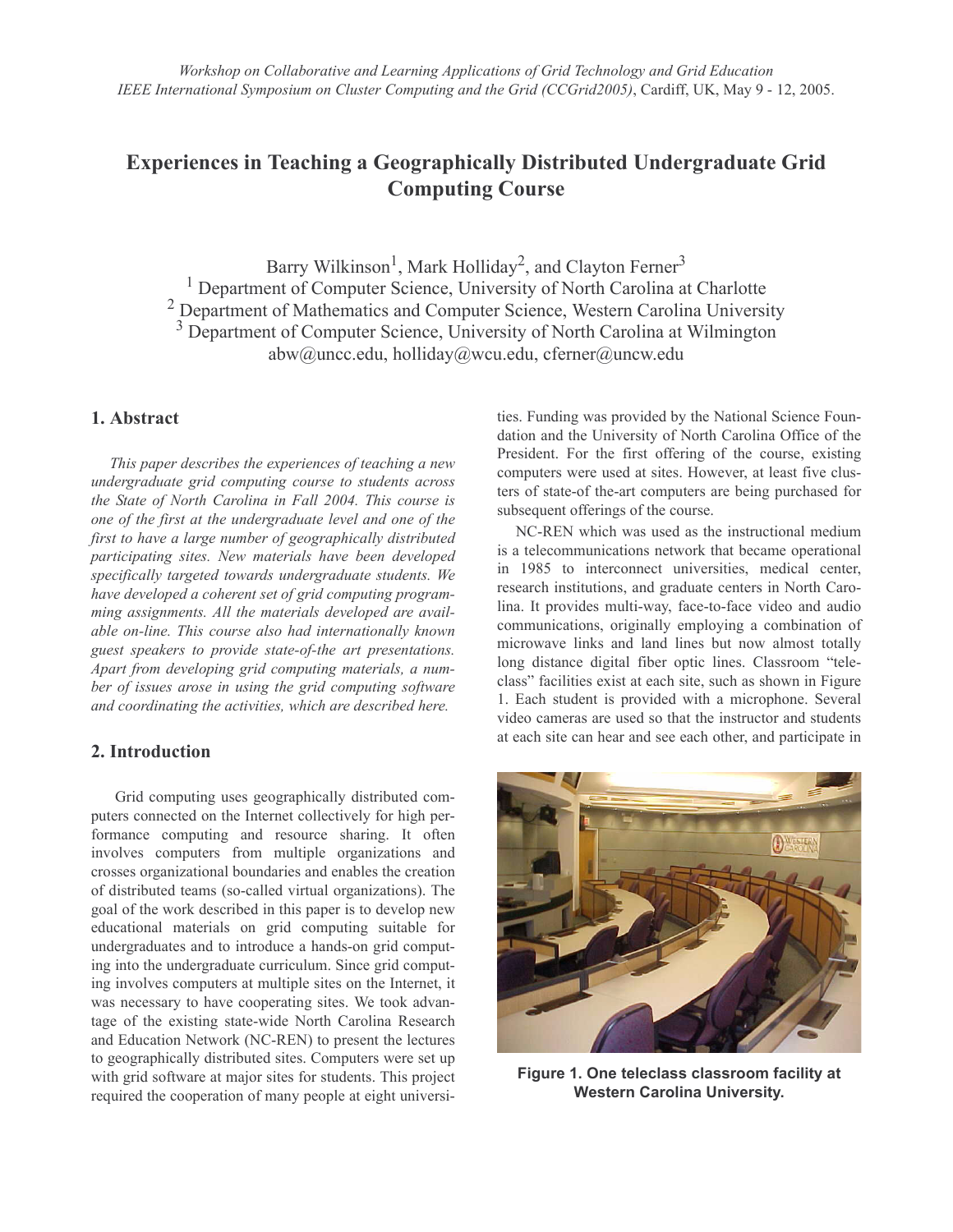classroom discussions. All lectures are recorded so that students can view lectures again or catch-up on any they missed. The Fall 2004 grid computing course described in this paper originated at Western Carolina University (WCU) and broadcast on the NCREN network simultaneously to the University of North Carolina at Wilmington (UNC-Wilmington), University of North Carolina at Asheville (UNC-Asheville), Appalachian State University, North Carolina State University, the University of North Carolina at Greensboro (UNC-Greensboro), Elon University (a private institution), and North Carolina Central University.

Figure 2 shows a map of the universities in the University of North Carolina System with the participating sites identified. Elon University is not shown, where faculty were in attendance. Also four students initially enrolled at UNC-Charlotte although this site dropped the course for financial reasons. (Some sites have to pay for receiving classes.) Final student demand was still high. Over 40 students enrolled in the course including two from Cape Fear Community College attending at UNC-Wilmington. Most students were senior undergraduate Computer Science students. Students received credit at their home institution for the course. Several faculty were in attendance and some lectures were given by faculty from UNC-Wilmington.

Near the end of the course, internationally known guest speakers (Professor Daniel Reed and Dr. Wolfgang Gentzsch) gave presentations to the class from different sites. One taped presentation by Ian Foster was given. One NC State University graduate student gave a presentation on his work on grid computing and Chuck Kelser from the Microelectronics Center of North Carolina also gave a presentation on legal issues.

Computers were set-up with grid software at three major sites (WCU, UNC-Wilmington, and NC State University) where there was a significant number of students registered (around 13 at each of these sites). At other sites where there were only one or two students, students were



Figure 2. The University of North Carolina campuses with participating sites marked.

given accounts on WCU computers. We installed components of the National Science Foundation NMI grid software package [12] at each site, notably Globus, Condor-G, and MPICH-G2. In addition, a workflow editor called Grid-Nexus was installed and used in the latter part of the course.

An extensive home page was developed that provides links to detailed instructions for installing and using the software, and teaching materials (slides, assignments, etc.) [13]. WebCT was used for submission of programming assignments, and for quizzes. We will discuss how we used the software, WebCT and the home page in the class in subsequent sections.

The paper is organized as follows: In Section 3, we describe the course structure including the topics covered and assignments. In Section 4, we describe experiences of teaching the course, starting with how we evaluated the course and then the problems we encountered. In Section 5, we briefly outline the future work, which includes creating an on-line version of the course. Conclusions are given in Section 6.

# **3. Course Structure**

The course is designed primarily for upper-level undergraduate Computer Science students, although graduate students were accommodated by providing extra work. The software used required knowledge of Linux, Java, and C. Most upper-level undergraduate Computer Science students have this knowledge or can quickly learn it.

There is no course textbook. No suitable course textbook exists. All materials are prepared specially for the course in the form of Powerpoint slides and Word documents. Links are provided to classic materials [8], [9], which are set as reading assignments. Reference grid computing books for the course include [2], [3], [4], and [5]. On-line books include [6] and [7].

The topics covered in the course are listed below:

- Review of Internet technologies
- Introduction to grid computing
- Web services
- Grid services
- Security, Public Key Infrastructure
- Open Grid Services Architecture (OGSA)
- Globus (version 3.2 in Fall 2004)
- Condor-G
- MPI and grid-enabled MPI (MPICH-G2)
- GridNexus workflow editor
- Grid computing applications

More details of these topics are given in Tables 1 - 6, separated by those parts done before each assignment.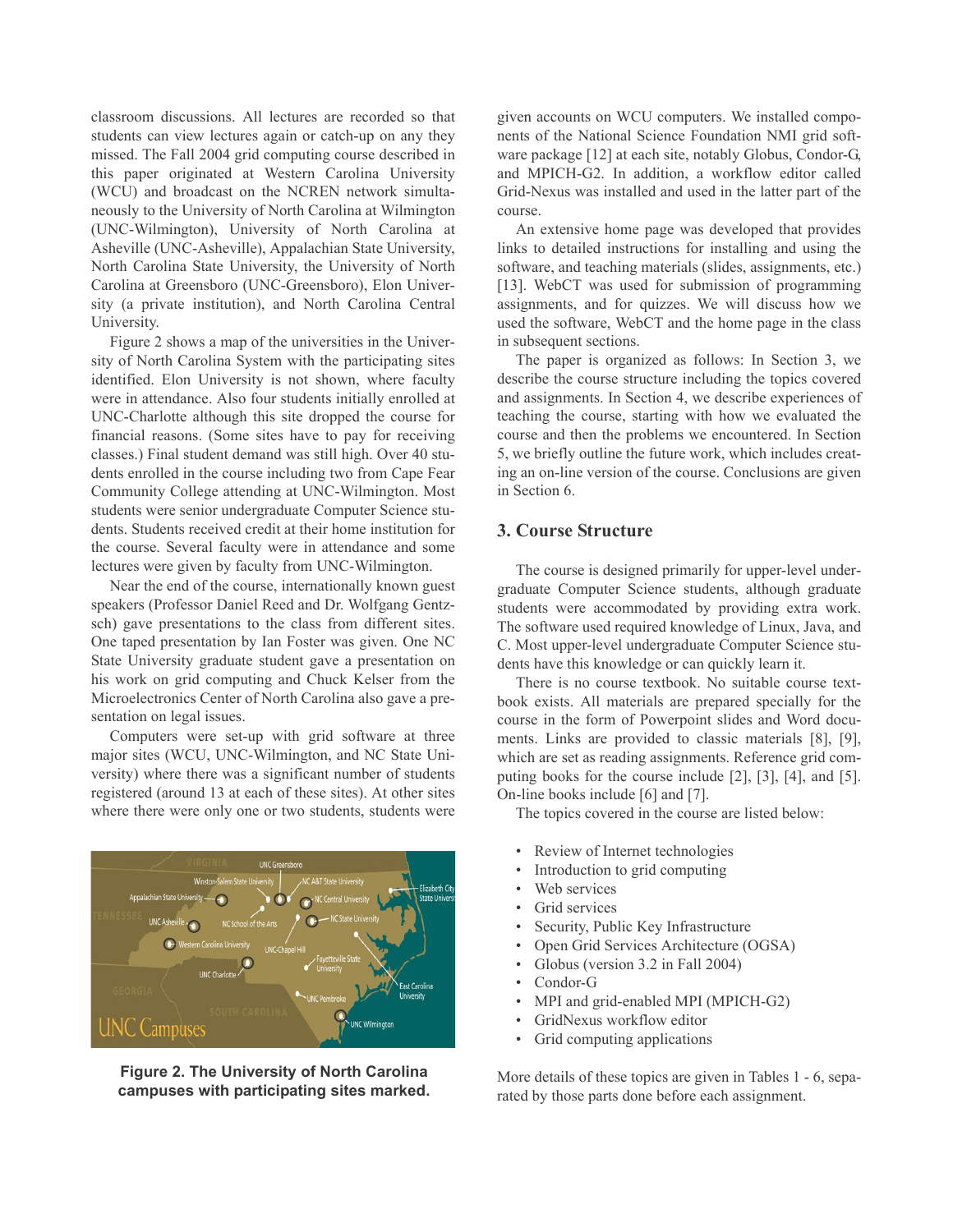# Table 1. Weeks 1 - 3

| <b>Topic</b>          | Details                                                                                                                                                                                              |
|-----------------------|------------------------------------------------------------------------------------------------------------------------------------------------------------------------------------------------------|
| Grid Computing        | Virtual organizations, computational<br>grid projects, grid computing net-<br>works, grid projects in the US and<br>around the world, grid challenges.                                               |
| Internet Technologies | IP addresses, HTTP, URL, HTTP,<br>XML, Telnet, FTP, SSL.                                                                                                                                             |
| <b>Web Services</b>   | Service-Oriented Architecture, ser-<br>vice registry, XML documents, XML<br>schema, namespaces, SOAP, XML/<br>SOAP examples, WSDL, portType,<br>message definition, WSDL to code,<br>WSDL from code. |
| Assignment 1          | "Simple" Web service Java program-<br>ming assignment. Tomcat environ-<br>ment, Axis, JWS facility.                                                                                                  |

Table 2. Weeks 3 - 4

| Topic        | Details                                                                                                                                |
|--------------|----------------------------------------------------------------------------------------------------------------------------------------|
| Grid Service | Concepts, differences to Web ser-<br>vices, stateful/stateless/transient/<br>non-transient, OGSA, OGSI, grid<br>service factory, WSRF. |
| Assignment 2 | "Simple" grid service Java program-<br>ming assignment. Globus 3.2 envi-<br>ronment.Tools: Ant.                                        |

# Table 3. Weeks 4 - 6

| Topic          | Details                                                                                                                                                                                                                                                                                |
|----------------|----------------------------------------------------------------------------------------------------------------------------------------------------------------------------------------------------------------------------------------------------------------------------------------|
| Security       | Secure connection, authorization<br>requirements, symmetric and asym-<br>metric key cryptography, non-repu-<br>diation, digital signatures,<br>certificates, certificate authorities,<br>X.509 certificate.                                                                            |
| Globus: Part 1 | Basic structure (version 3.2), grid<br>service container, service browser,<br>Globus Resource Allocation Man-<br>ager (GRAM), job submission with<br>managed-job-globusrun, Grid Secu-<br>rity Infrastructure (GSI), Globus cer-<br>tificates, simpleCA, proxies, creating<br>a proxy. |

# Table 3. Weeks 4 - 6 (Continued)

| Topic           | Details                                                                                                                                                                          |
|-----------------|----------------------------------------------------------------------------------------------------------------------------------------------------------------------------------|
| Globus: Part II | Resource management, Master Man-<br>aged Job Factory Service (MMJFS),<br>more on managed-job-globusrun.<br>Resource Specification Language<br>(RSL and RSL-2), syntax, examples. |
| Assignment 3    | Submitting a Job to the Grid, GT3<br>managed-job-globusrun, job speci-<br>fied in RSL-2.                                                                                         |

# Table 4. Weeks 6 - 7

| <b>Topic</b>                                 | Details                                                                                          |  |
|----------------------------------------------|--------------------------------------------------------------------------------------------------|--|
| Globus: Part III                             | Information Directory Services,<br>LDAP, resource discovery.                                     |  |
| <b>Schedulers</b><br>and<br>resource brokers | Condor, submit description file,<br>DAGMan, checkpointing, Class-Ad,<br>Condor-G, other systems. |  |
| Assignment 4                                 | Submitting a Condor-G Job.                                                                       |  |

# Table 5. Weeks 7 - 9

| <b>Topic</b>                        | Details                                                                                                                                                                                                              |
|-------------------------------------|----------------------------------------------------------------------------------------------------------------------------------------------------------------------------------------------------------------------|
| High performance<br>computing (HPF) | Grand challenge problems, parallel<br>computing, potential speed-up, types<br>of parallel computers, shared mem-<br>ory, message-passing, programming.                                                               |
| Parallel<br>Program-<br>ming        | Techniques suitable for a Grid,<br>embarrassingly parallel computa-<br>tions, Monte Carlo, parameter stud-<br>ies, sample "big" problems.                                                                            |
| <b>Cluster Computing</b>            | Basic message passing techniques,<br>history, system software, program-<br>ming models, synchronous and asyn-<br>chronous message passing, message<br>tags, collective routines.                                     |
| <b>MPI</b>                          | Process creation, communicators,<br>unsafe message passing, point-to-<br>point message-passing, blocking,<br>non-blocking, communication<br>modes, collective communication,<br>running an MPI program on a cluster. |
| Grid-enabled MPI                    | MPI-G2 internals, mpirun command,<br>RSL script.                                                                                                                                                                     |
| Assignment 5                        | Running a simple MPI-G2 program.                                                                                                                                                                                     |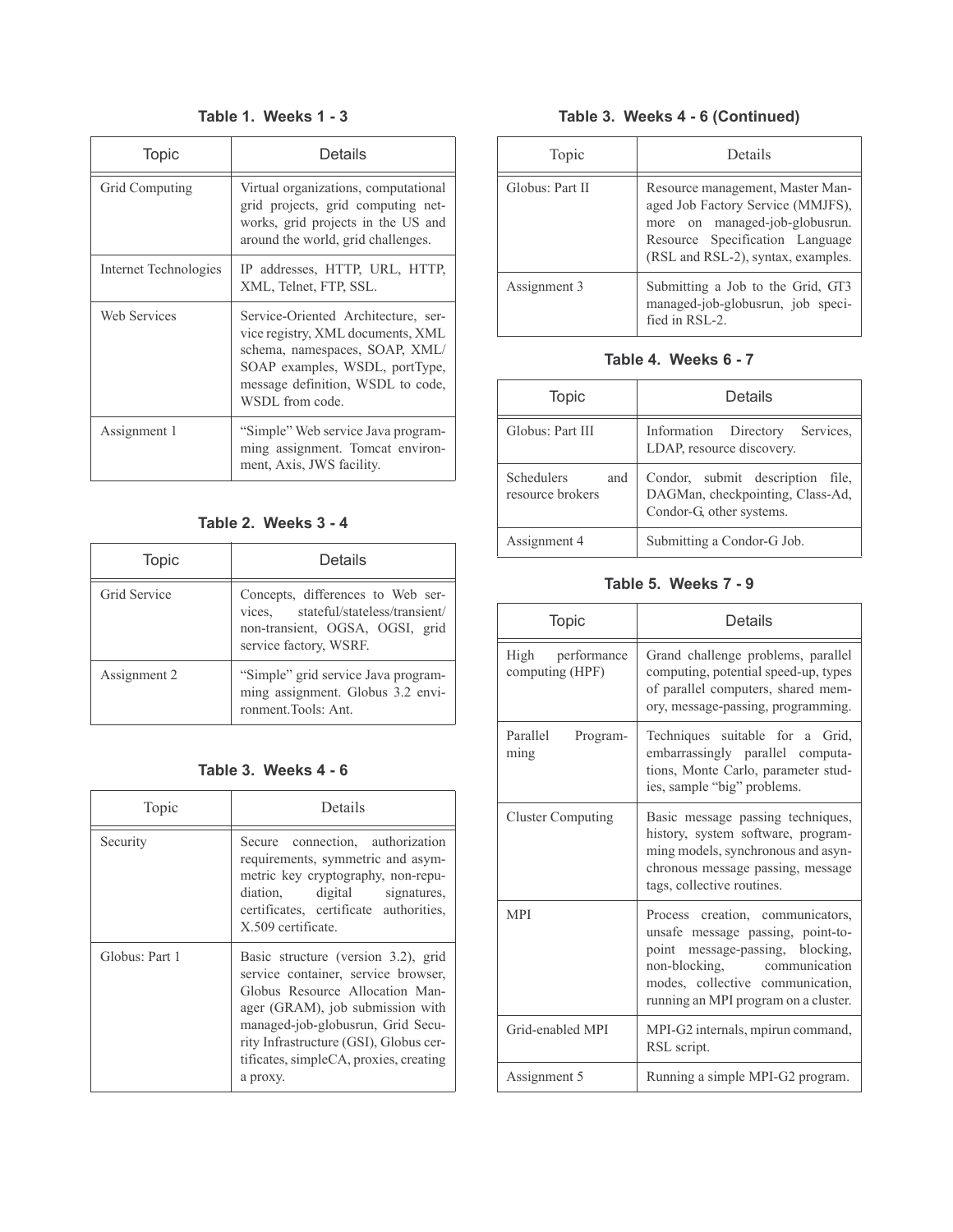### Table 6. Weeks 10 - 12

| <b>Topic</b> | Details                                                                                                                                                                                                                    |
|--------------|----------------------------------------------------------------------------------------------------------------------------------------------------------------------------------------------------------------------------|
| Workflow     | Concept, examples.                                                                                                                                                                                                         |
| GridNexus I  | GridNexus UNC-W GUI for Work-<br>flow management.                                                                                                                                                                          |
| GridNexus II | Implementation of GridNexus,<br>JXPL. Presented by Professor Jeff<br>Brown.                                                                                                                                                |
| Grid portals | Grid portals, purpose, application-<br>based portals, historical examples,<br>GPDK, Gridport, Hotpage, NCSA<br>Alliance portal, DOE Fusion Grid<br>portal, etc., portal implementation,<br>portlets, JSR 168, OGCE portal. |
| Assignment 6 | GridNexus assignment.                                                                                                                                                                                                      |

The course is designed as a true hands-on bottom-up course with carefully crafted and documented programming assignments that build a body of knowledge and skills. The assignments are interspersed in the course at appropriate places when the related topics are being covered in the lectures, as indicated in Tables 1- 6. Brief details of the assignments are given in Tables 7 - 11.

Assignments start with an assignment 1: The design and implementation of a web service. A web service is introduced as the first assignment because grid computing today is based upon grid services which are an extension of web services. Assignment 1 is based upon [1]. Assignment 2 calls upon the student to implement a simple grid service and a client to use the service. This assignment is based upon [11].

#### Table 7. Assignment 1

| Objective: Learn how to write, deploy, and use a web<br>service, using Apache Tomcat Java Servlet container<br>and tools. |                                                               |  |
|---------------------------------------------------------------------------------------------------------------------------|---------------------------------------------------------------|--|
|                                                                                                                           | Create a simple math web service (Java Web Service)<br>file). |  |
| $\mathcal{D}$                                                                                                             | Generate several required files from jws file and<br>compile. |  |
| $\mathcal{E}$                                                                                                             | Create client source file and compile.                        |  |
| $\overline{4}$                                                                                                            | Execute client to access service.                             |  |
| 5                                                                                                                         | Extend service functionality and test.                        |  |

#### Table 8. Assignment 2

| <i>Objective:</i> Learn how to write, deploy, and use a grid<br>service, using Globus 3.2 Toolkit. |                                                  |  |
|----------------------------------------------------------------------------------------------------|--------------------------------------------------|--|
| 1                                                                                                  | Run name change script.                          |  |
| 2                                                                                                  | Create a math grid service with several methods. |  |
| 3                                                                                                  | Define grid service interface using GWSDL.       |  |
| $\overline{4}$                                                                                     | Write deployment descriptor.                     |  |
| 5                                                                                                  | Build and deploy grid service.                   |  |
| 6                                                                                                  | Create client source file and compile.           |  |
| 7                                                                                                  | Start Globus container on a free port.           |  |
| 8                                                                                                  | Execute client to access service.                |  |
| 9                                                                                                  | Extend service functionality and test.           |  |

#### Table 9. Assignment 3

| <i>Objective:</i> Learn how to submit jobs in Globus 3.2. |                                                                                                                                       |  |
|-----------------------------------------------------------|---------------------------------------------------------------------------------------------------------------------------------------|--|
| 1                                                         | Start Globus container on a free port.                                                                                                |  |
| $\mathfrak{D}$                                            | Start a proxy process (obtain proxy certificate).                                                                                     |  |
| $\overline{3}$                                            | Submit a pre-existing job using the Globus managed-<br>job-globusrun command. This command uses an RSL-2<br>job description file.     |  |
| $\overline{4}$                                            | Create your own job, compile and submit.                                                                                              |  |
| 5                                                         | Write and deploy your own grid service accessed by<br>multiple identical clients started using the managed-job-<br>globusrun command. |  |

# Table 10. Assignment 4

Objective: Learn the Condor-G scheduler and Globus Resource Allocation Manager.

| $\mathbf{1}$   | Start a proxy process (obtain proxy certificate).                                  |
|----------------|------------------------------------------------------------------------------------|
| $\overline{2}$ | Check status of Condor pool.                                                       |
| 3              | Create a Condor job description file for a simple job and<br>submit a job.         |
| $\overline{4}$ | Check status of job and manage job using Condor<br>commands.                       |
| 5              | Write and test a computationally intensive Java job<br>according to specification. |
| 6              | Submit job to a Condor Java universe and test.                                     |
|                | Submit job to a Condor Globus universe and test.                                   |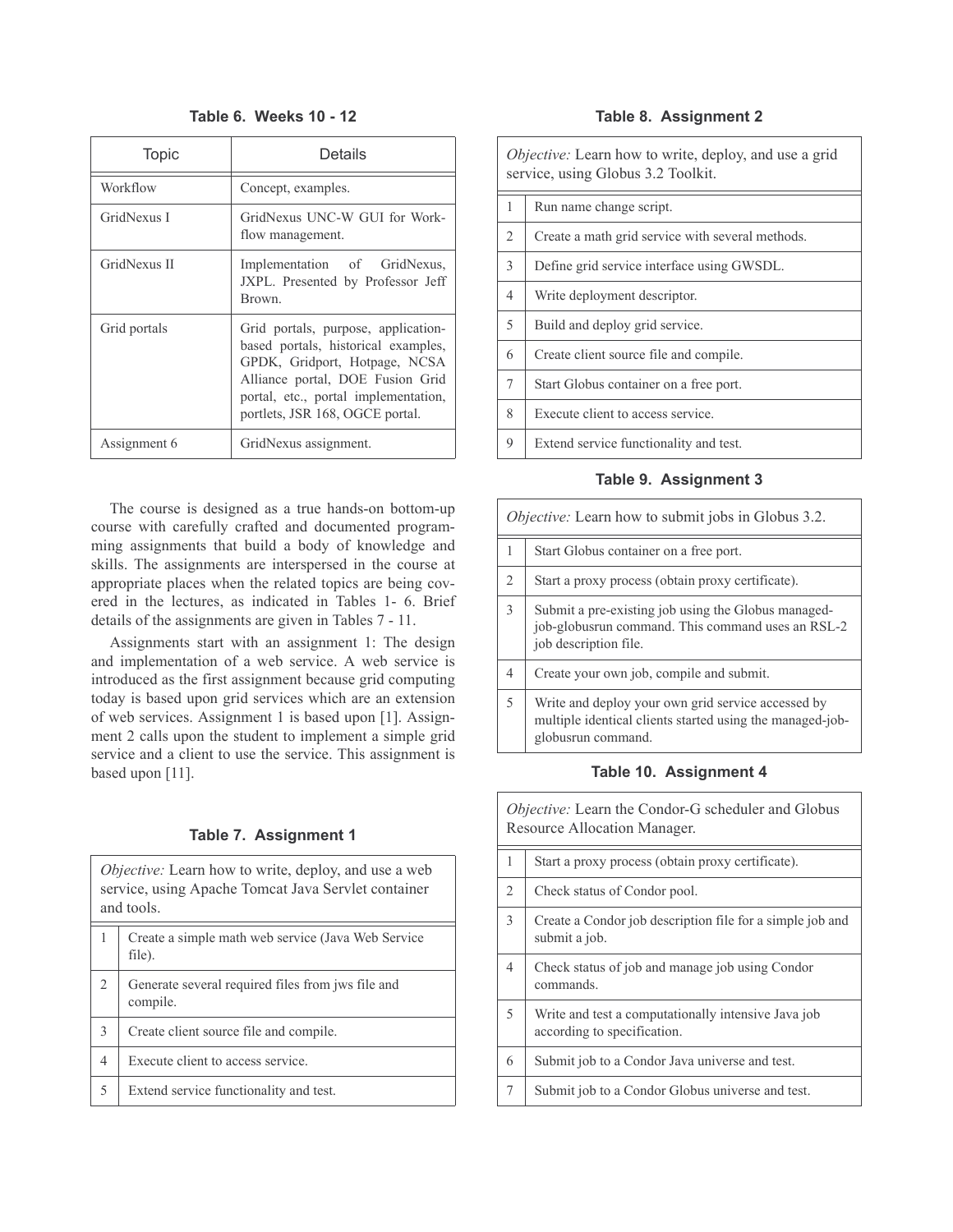#### Table 11. Assignment 5

|                | <i>Objective:</i> Learn how to write and submit MPI<br>programs to a grid using MPICH-G2.                        |  |
|----------------|------------------------------------------------------------------------------------------------------------------|--|
| 1              | Start a proxy process (obtain proxy certificate).                                                                |  |
| $\overline{2}$ | Create and compile a simple MPI program.                                                                         |  |
| 3              | Execute MPI program on two machines.                                                                             |  |
| 4              | Add communication to MPI program and re-execute<br>program.                                                      |  |
| 5              | Write, compile and execute an MPI ping program.                                                                  |  |
| 6              | Write, compile and execute an MPI program for<br>numerical integration using broadcast and reduce<br>operations. |  |

| <i>Objective:</i> Learn how to create a GridNexus workflow<br>that uses a web service and a grid service. |                                                                                                                                 |
|-----------------------------------------------------------------------------------------------------------|---------------------------------------------------------------------------------------------------------------------------------|
| $\mathbf{1}$                                                                                              | Download GridNexus and install on your computer.                                                                                |
| $\overline{c}$                                                                                            | Check that your service from assignment 1 and 2 are<br>deployed. If not, deploy them, or use the deployed<br>services provided. |
| $\overline{c}$                                                                                            | Create a web service workflow.                                                                                                  |
| $\mathcal{E}$                                                                                             | Create a grid service workflow.                                                                                                 |
| $\overline{4}$                                                                                            | Create a workflow that uses both web and grid services.                                                                         |
| 5                                                                                                         | Extend service functionality and test.                                                                                          |

Assignment 3 uses the Globus job submission service, GRAM, to submit jobs that use a grid service. This assignment asks the student to submit multiple simultaneous jobs representing shoppers. The grid service holds the inventory of an item being bought by the shoppers. The assignments so far require quite detailed command line actions and editing of complex files such as deployment description files.

Assignment 4 continues with job submission but using the Condor-G scheduler to submit jobs. (Globus does not have a fully fledged job scheduler.) This assignment introduces students to the job description language used with Condor-G, and job dependency graphs. The next assignment, assignment 5, asks students to execute MPI programs on the grid, using MPICH-G2. Although tested and ready to go, this assignment was skipped in the Fall 2004 course because of lack of time.

Moving to a higher level tool, assignment 6 uses a workflow editor called GridNexus developed by UNC-

Wilmington [10]. By the end of assignment 5, the student has an understanding of how the internals of a significant part of a grid environment works. It is now time for the student to view the grid from the perspective of an end user. There are two areas of development that focus on user interaction with the grid: portals and workflow editors. Both types of interfaces are GUI-based. However, portals are web-based interfaces, whereas workflow editors are applications that allow the user to describe interactions between computation components using directed graphs (workflow). Figure 3 shows a chemistry example of a workflow generated by GridNexus that involves several processing steps of a molecule.

In assignment 6, the students are asked to use GridNexus to construct a workflow that uses their web service from assignment one and their grid service from assignment two. First, the students must start the Globus container and verify that their services are working. Then they are required to configure a generic web service module in GridNexus that communicates with their web service. This step requires nothing more than providing the URL of the web service WSDL. The students perform a similar step to configure a module to communicate with their grid service. However, configuring a module for a grid service requires a few more steps. In particular, the students must download the JAR files associated with their grid service and provide the URL of the factory service, the stub class, and the interface class.

Once these modules have been configured and the students have tested them to verify that they work properly, the students must put them together into a more complex



Figure 3. A workflow example using Grid-Nexus.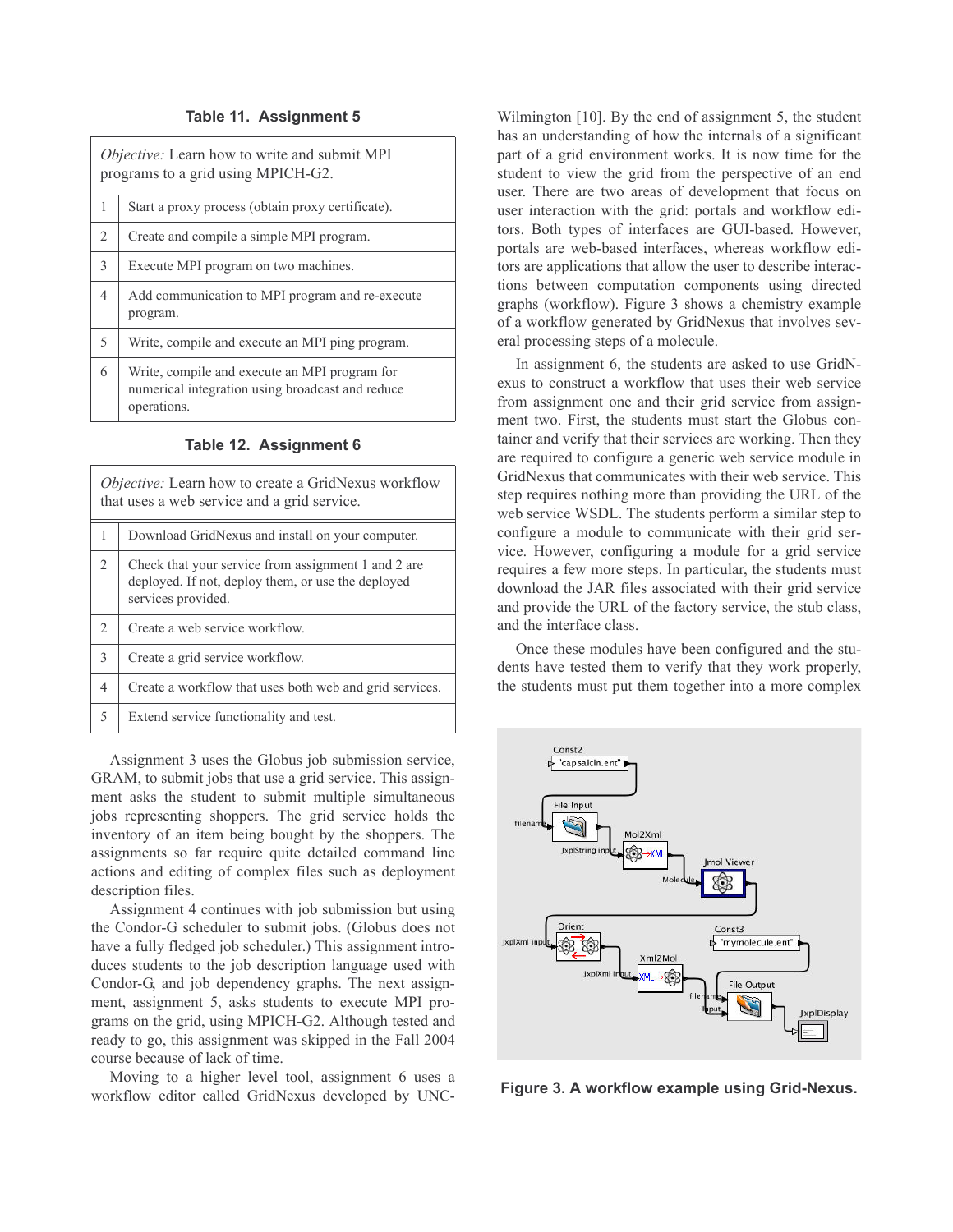workflow. The students have to construct a workflow that 1) gets the value of their grid service counter, 2) squares it using their web service, 3) adds the result back to their grid service counter, 4) gets the new value of their grid service counter, and 5) displays the result. Although the functionality of the above workflow may seem trivial, the point of this exercise is for the student to use web and grid services from a higher-level point of view. Contrast the steps that would be required to perform this workflow using only the steps and tools of assignment one and two.

Very detailed instructions are provided for each assignment. They begin with step-by-step instructions to achieve tasks, and end with tasks that require the knowledge learned in the earlier tasks. More details concerning these assignments can be found in  $[13]$ .

Guest presentations occurred after week 12, while student completed their last assignment. Presentations were:

- Professor Ian Foster: Taped presentation "The Grid: Beyond the Hype," by Ian Foster, Argonne National Laboratory and University of Chicago, (originally given at Duke University, Sept. 14th, 2004).
- Wolfgang Gentzsch, Managing Director, MCNC Grid Computing and Networking Services. Title of presentation "Grid Computing in the Industry"
- · Professor Daniel A. Reed, Chancellor's Eminent Professor. Director of Institute for Renaissance Computing, University of North Carolina at Chapel Hill, Duke University, and NC State University. Title of presentation: "Grid computing: 21st Century Challenges."
- Chuck Kesler, Director, Grid Deployment and Data Center Services, MCNC. Title of presentation: "Security Policy, Legal, and Regulatory Challenges in Grid Computing Environments."
- Sammie Carter, NCSU graduate student. Title of presentation: "Wolfgrid: the NCSU community supercomputer and Datamation Sort using OpenMP and MPI."

### 4. Experiences

Feedback for this course was done in several ways. First, a brief paper evaluation form was handed out on several occasions throughout the course. This evaluation form asked three basic questions: First, was the presentation in the distance education classroom easy to follow. Second, was the pace of instruction in the distance education classroom appropriate. Finally, the student were asked whether both local and remote participants were able to take part in the lesson.

A much larger on-line, end-of course evaluation form was produced with a large number of questions designed to obtain feedback on the delivery of the course, the course content and the student perception of the course. This online course evaluation form was prepared by Barbara Heath (evaluator for the project). The course evaluation form can be found at http://firewin.bear.uncw.edu/survey/ TakeSurvey.asp?SurveyID=3L37p3612p4KG.

The mode of instruction was through prepared Powerpoint slides. This mode of instruction has some intrinsic disadvantages. For example, it generates a rather onesided and staid approach to teaching. It can bore students if they do not have sufficient opportunity to interact with the instructor. It also tends to lead to excessive material. The slides commonly consist of bulleted items that are discussed but the discussion is not documented. Students simply watch the slides pass by. On the positive side, slides provide the ability to present animation, graphics and images.

Another concern of the instructors was meeting students outside class to help solve programming issues. Having instructors at two sites (UNC-W and WCU) allowed students at these sites to receive help from an instructor. We also employed two talented teaching assistants at WCU (Jeff House and James Ruff) who were responsible for handling day-to-day problems that frequently occurred throughout the course. Email was used continually to communicate with individual students at all sites.

One site visit was conducted at NC State University near the end of the course to talk with students there. This site visit coincided with one of the guest presentations (Professor Reed). The site visit to NC State University confirmed the view that Powerpoint slides alone do not provide sufficient opportunity for two-way dialogue and can be less interesting over the full course than interspersed with other teaching strategies. However, simply writing on a white board would not work as one might do in a non-broadcast course as lighting makes it difficulty for the cameras to pick up writing. Similarly, writing by hand on a white board on a desk viewed by an overhead camera, although better for image pick-up also is difficult for students to see and discern the handwriting. The normal classroom techniques do not work well. It appear that the best approach is a mixture of techniques, and not all Powerpoint slides. It is important to maintain interest by engaging remote students especially. Students at NC State University suggested more demonstrations of grid computing, possibly tied to the assignments.

As described earlier, assignments were set at various places in the course to match the topic being presented. Each assignment required students to do predefined tasks such as deploying pre-written services and executing clients but also to test their own web services and grid services and client using the services. In a typical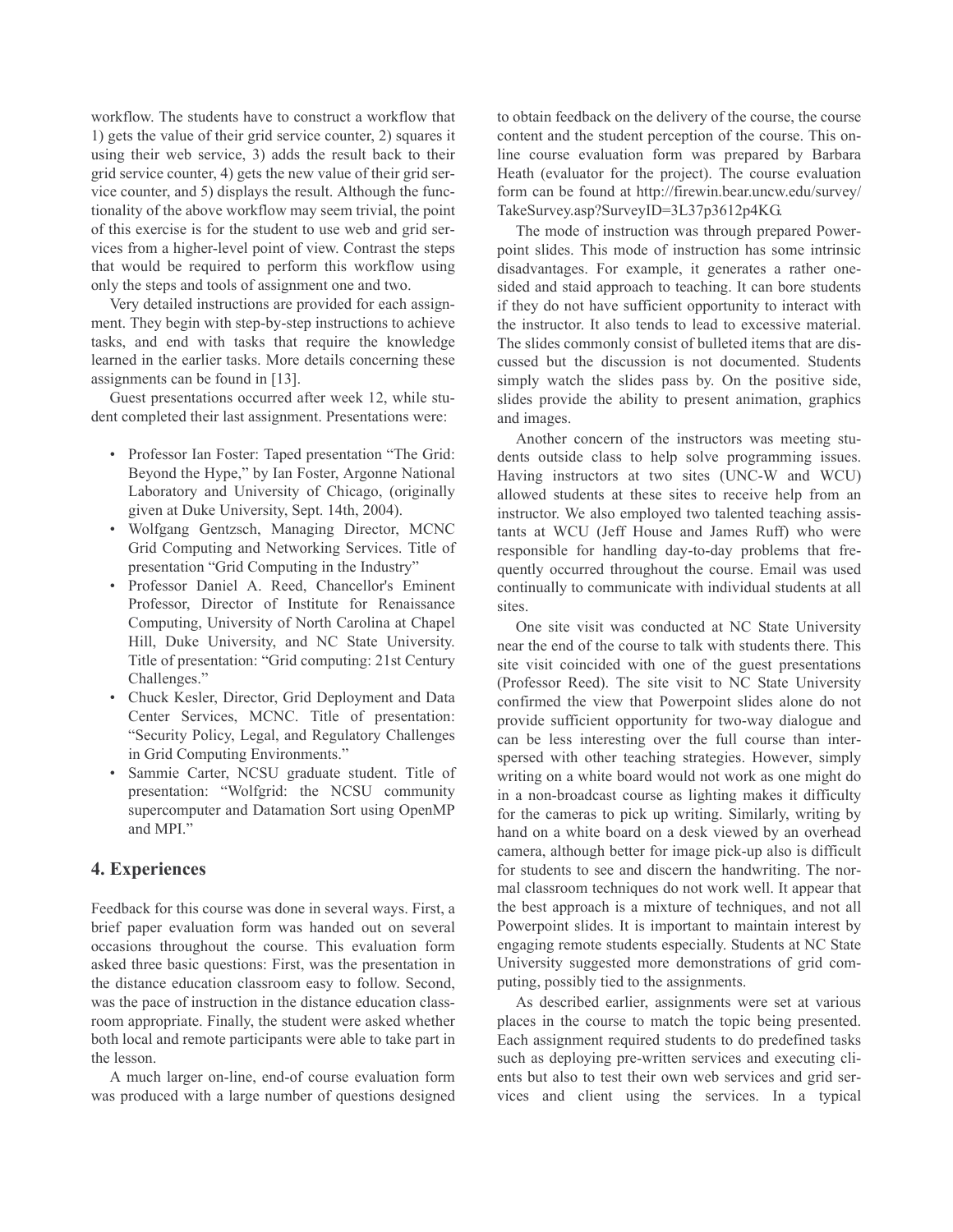programming course, one would ask for a write-up of the work, the sources files, and maybe a demonstration of the programs. Source files would be tested to prove that the programs actually worked. If they did not work, the instructor would be able to provide valuable feedback to the student. Demonstrations by the students are useful to verify that the students did the work and understood what they did. With this course however, it is not possible to ask for demonstrations as students are at various remote sites. Therefore, each student was asked to submit a write-up that included screen shots at various stages of the assignment, submitting the document as a Word document.

At first, these documents were submitted by students through a web-based submission system called Hermes (see http://www.cs.wcu.edu/~hermes) that was developed in-house by the Department of Mathematics and Computer Science at WCU several years ago. Hermes is used for various programming courses within the department including the Java based Freshman programming courses and an HTML/Javascript course for non-majors. Hermes allows students to upload files of their choice. The files are deposited in folders identified by the course name, assignment and student name within the instructor's home directory.

However, Hermes is somewhat inconvenient for several reasons. Most notable is that there is no convenient mechanism to identify students from different institutions as occurs in this course. Hermes time-stamps submissions by attaching an increasing number to the submission file name. From that, one can tell the most recent submission. It also appends a time-stamped header to the submission and creates other files. The low level nature of the submission system makes it quite difficult to use for this course, and after assignment 2, WebCT was used.

WebCT was found quite adequate for assignment submission although again there was no direct way of identifying students for different institutions. Indeed, WebCT organizes students alphabetically. To group students by institution, one could add a prefix to student names identifying the institution. Knowing the student's institution became important when assessing the assignments, as different sites had different problems with the computers and software.

In fact, only WCU had a complete working set of software for all the assignments, and this was achieved partly because the software had been installed over the summer, and the very significant technical problems could be resolved. The other sites had to load the various software components during the semester. It is a challenging exercise to install Globus 3.2 and make it work continuously with many students.

Globus itself poses very significant problems for using in a grid computing course. Globus is not designed as a

mult-user/developer tool and we had to provide a workaround to get so many students to use it simultaneously. Students create grid services and deploy them in a Globus container to make the grid service available. Since all students will deploy their services into the same container, it is necessary to have unique names for every service that is deployed. Sam Daoud, a WCU student, created a script that takes the student username and replaces "assignments" with "yourusernameAssignments," where yourusername is the username the student used to log on. Students need to run the script only once to make the necessary changes. The details of the script can be found in the assignment 2 write-up, see  $[13]$ .

Another way to use Globus is to have each student install their own copy of Globus on their computer. UNC-Wilmington actually provided each student in the course with a loaner laptop for loading GridNexus and if they wished, Globus. The students had full use of their laptop for the duration of the grid computing course, returning the laptop at the end of the course.

The most critical factor for success of a hands-on undergraduate grid computing course is the software. All the software must be operational well in advance. Each student account requires a "certificate." We set up 35 student accounts on the WCU system, called student1 through student35 and tested the accounts before allocation to students. Even so, it is possible for students to cause significant disruption to the system inadvertently. For example, system problems can occur if a user asks for a new certificate while still having a valid certificate. On occasion, we have resorted to re-booting system automatically in the early morning hours to clear out any unfortunate situations

### **5. Future Work**

Since the course was recorded on tape, it is feasible to convert the recording to streaming-video/audio and faculty at both Elon University and NC State University have already experimented with doing this with the course video tapes. We plan to convert the whole course onto a form that can be viewed on-line.

The course will be offered again in Fall 2005, and before then, we will be revising the assignments, and especially developing ways to make the software more stable under student conditions. The revised course will include University of North Carolina at Charlotte (UNC-C) as one of the originating sites. University of North Carolina at Charlotte was not one of the participating sites for the first offering. We will develop more grid materials and assignments that use multiple grid nodes.

A follow-on course is also being planned in which students apply grid computing techniques to application areas